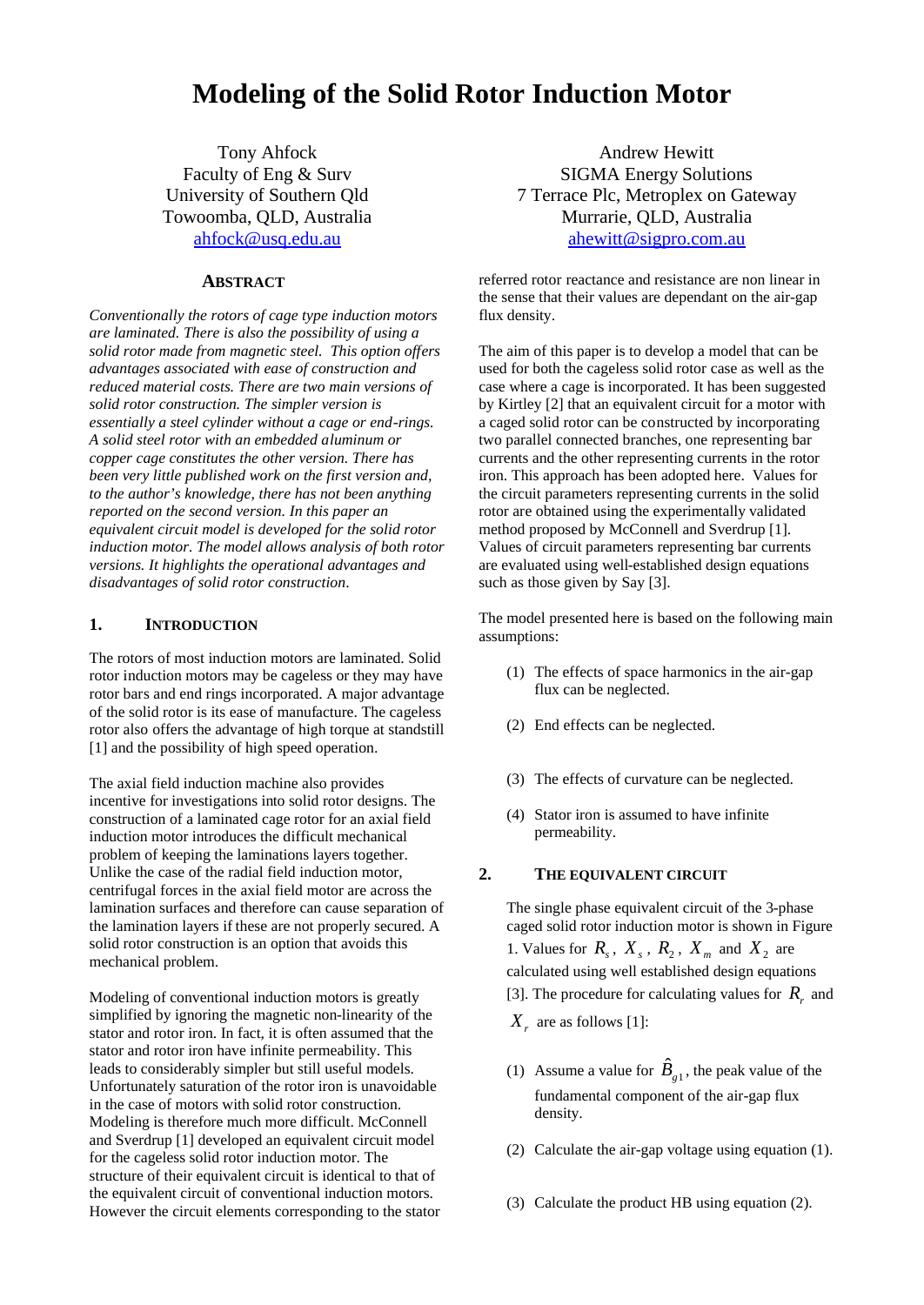- (4) Using the result from (3) above, obtain B from the B-H curve of the rotor steel.
- (5) Calculate  $R_r$  and  $X_r$  by using equations (3) and (4) respectively.

$$
E = 0.45k_{p1}k_{d1}NLw\hat{B}_{g1}
$$
 (1)

$$
HB = 0.28 (s/w) (k_{p1}k_{d1}NL)^{-2} sE^{2}
$$
 (2)

$$
R_r = 27.3 (pts)^{-1} (k_{p1}k_{d1}N)^{-3} B W (sE)^{-1}
$$
 (3)

$$
X_r = 13.7 (p \text{ts})^{-1} \left( k_{p1} k_{d1} N \right)^{-3} B w \left( s E \right)^{-1} \tag{4}
$$

where:  $E$  is the airgap voltage,  $H$  is the maximum magnetic field intensity in the rotor iron,  $\hat{B}$  is the flux density corresponding to H from the rotor B-H curve,  $\hat{B}_{g1}$  is the peak value of the fundamental component of the air-gap flux density,  $p$  is the number of poles,  $t$  is the pole pitch,  $k_{p1}$  and  $k_{d1}$  are the winding pitch and distribution factors respectively, *N* is the number of turns per phase,  $S$  is the rotor conductivity,  $L$  is the rotor active length, *s*is the slip and *w* is the supply frequency.



Figure 1: Equivalent Circuit

The rationale behind the above procedure is provided by McDonnel and Sverdrup [1].

#### **3. THE SOLUTION PROCEDURE**

The performance of an induction motor is usually expressed in terms of its torque-speed characteristics, power factor and efficiency. Performance prediction, with supply voltage and frequency at their rated values, is a straightforward exercise for the conventional induction motor, once values for the equivalent circuit parameters are known. In the case of the solid rotor induction motor an iterative procedure is necessary due to the non-linear nature of  $R_r$  and  $X_r$ . The procedure is as follows:

- (1) For a given value of slip, assume a reasonable value for  $\hat{B}_{g1}$ .
- (2) Calculate the air-gap voltage E.
- (3) Calculate  $R_r$  and  $X_r$  using the procedure given in Section 2.
- (4) Calculate the supply voltage  $V_c$ .
- (5) If the difference between  $V_c$  and actual supply voltage  $V_s$  is small enough, proceed to step (6). If not change  $\hat{B}_{g1}$  appropriately and return to step (2).
- (6) Determine the output torque and other performance indicators such as power factor.

#### **4. PREDICTIONS AND DISCUSSION**

The equivalent circuit of Section 2 has been used to compare the performance of a solid rotor induction motor with that of a physically equivalent conventional laminated rotor induction motor. The conventional motor chosen for the comparative study is described in reference 3, page 393. Relevant information on the motor is given below.

Active length  $= 0.09$ m Rotor diameter  $= 0.15$ m Number of turns per phase = 384 Number of poles  $= 4$ Number of rotor bars = 30 Rated voltage  $= 400$  V Rated frequency  $= 50$  Hz

$$
R_s = 1.6 \, \Omega \, ; \, X_s = 4.9 \, \Omega \, ; \, X_m = 66.7 \, \Omega \, ;
$$

$$
R_2 = 1.4 \Omega; X_2 = 1.0 \Omega;
$$

The corresponding caged solid rotor motor is assumed to be identical to the conventional motor in all respects with the exception of the rotor which is of solid construction. Figure 2 shows the assumed B-H curve for the rotor steel [1].